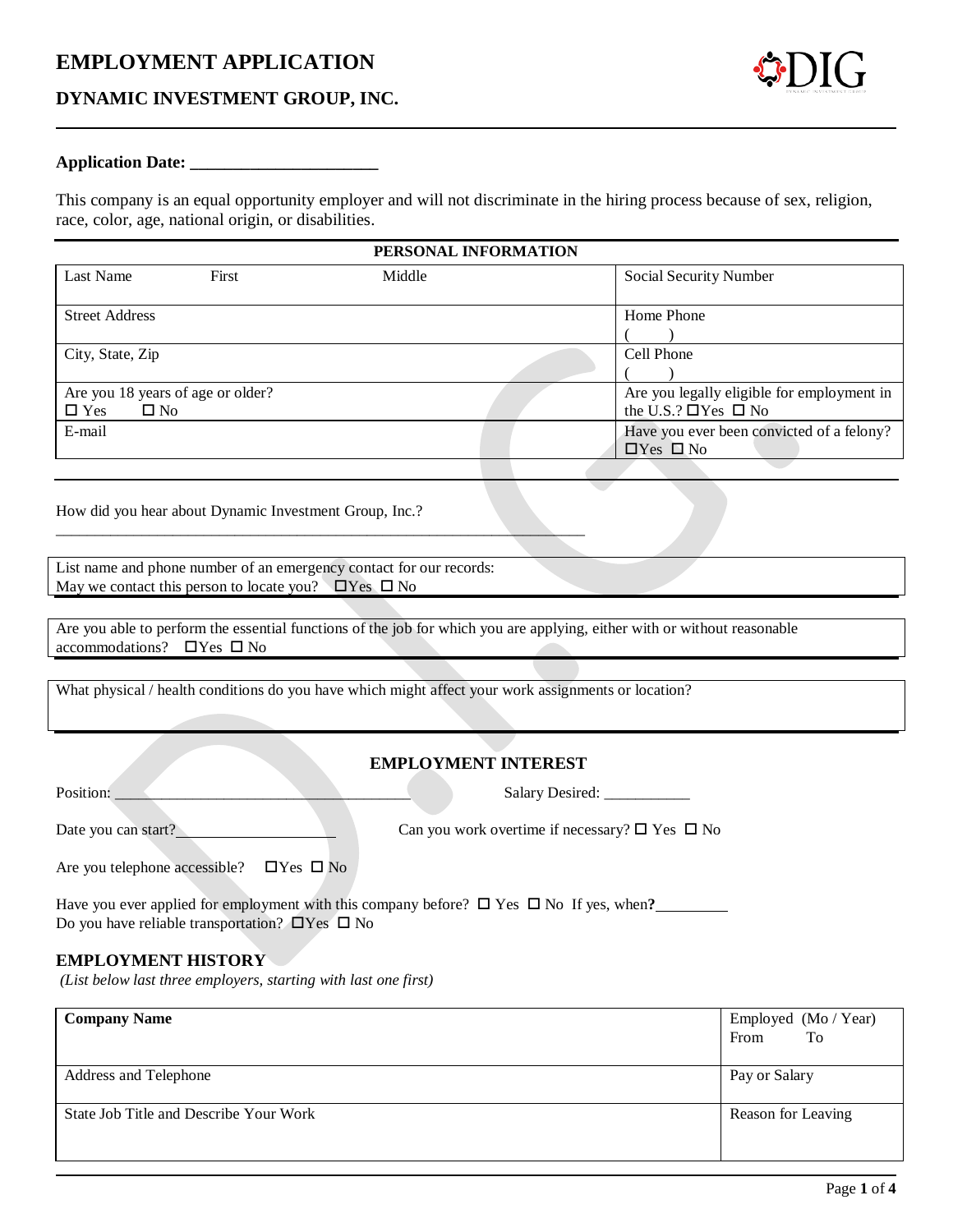| <b>Company Name</b>                    | Employed (Mo / Year)<br>From<br><b>To</b>                                                                            |
|----------------------------------------|----------------------------------------------------------------------------------------------------------------------|
| Address and Telephone                  | Pay or Salary                                                                                                        |
| State Job Title and Describe Your Work | Reason for Leaving                                                                                                   |
| <b>Company Name</b>                    | Employed (Mo / Year)<br>From<br><b>To</b>                                                                            |
|                                        | Pay or Salary                                                                                                        |
| State Job Title and Describe Your Work | Reason for Leaving<br>$\frac{1}{2} \left( \frac{1}{2} \right) \left( \frac{1}{2} \right) \left( \frac{1}{2} \right)$ |
|                                        |                                                                                                                      |

### **EDUCATION AND TRAINING**

| School                                | Name and Location<br>of School | Course of Study | No. Years<br>Completed | Did you<br>Graduate?          | Degree or<br>Diploma |
|---------------------------------------|--------------------------------|-----------------|------------------------|-------------------------------|----------------------|
| <b>High School</b>                    |                                |                 |                        | $\square$ Yes<br>$\square$ No |                      |
| Trade or<br><b>Business</b>           |                                |                 |                        | $\square$ Yes<br>$\square$ No |                      |
| College                               |                                |                 |                        | $\square$ Yes<br>$\square$ No |                      |
| Graduate                              |                                |                 |                        | $\square$ Yes<br>$\square$ No |                      |
| Other                                 |                                |                 |                        | $\square$ Yes<br>$\square$ No |                      |
| License or<br>Certificate<br>Training |                                |                 |                        | $\square$ Yes<br>$\square$ No |                      |
| Other Special<br>Training             |                                |                 |                        |                               |                      |

# **MILITARY SERVICE RECORD**

| Date of Entry     | <b>Branch of Service</b> |
|-------------------|--------------------------|
| Date of Discharge |                          |
| <b>Final Rank</b> |                          |

Indicate service school attended or special training received \_\_\_\_\_\_\_\_\_\_\_\_\_\_\_\_\_\_\_\_\_\_\_\_\_\_\_\_\_\_\_\_\_\_\_\_\_\_\_\_\_\_\_\_\_\_\_\_\_\_\_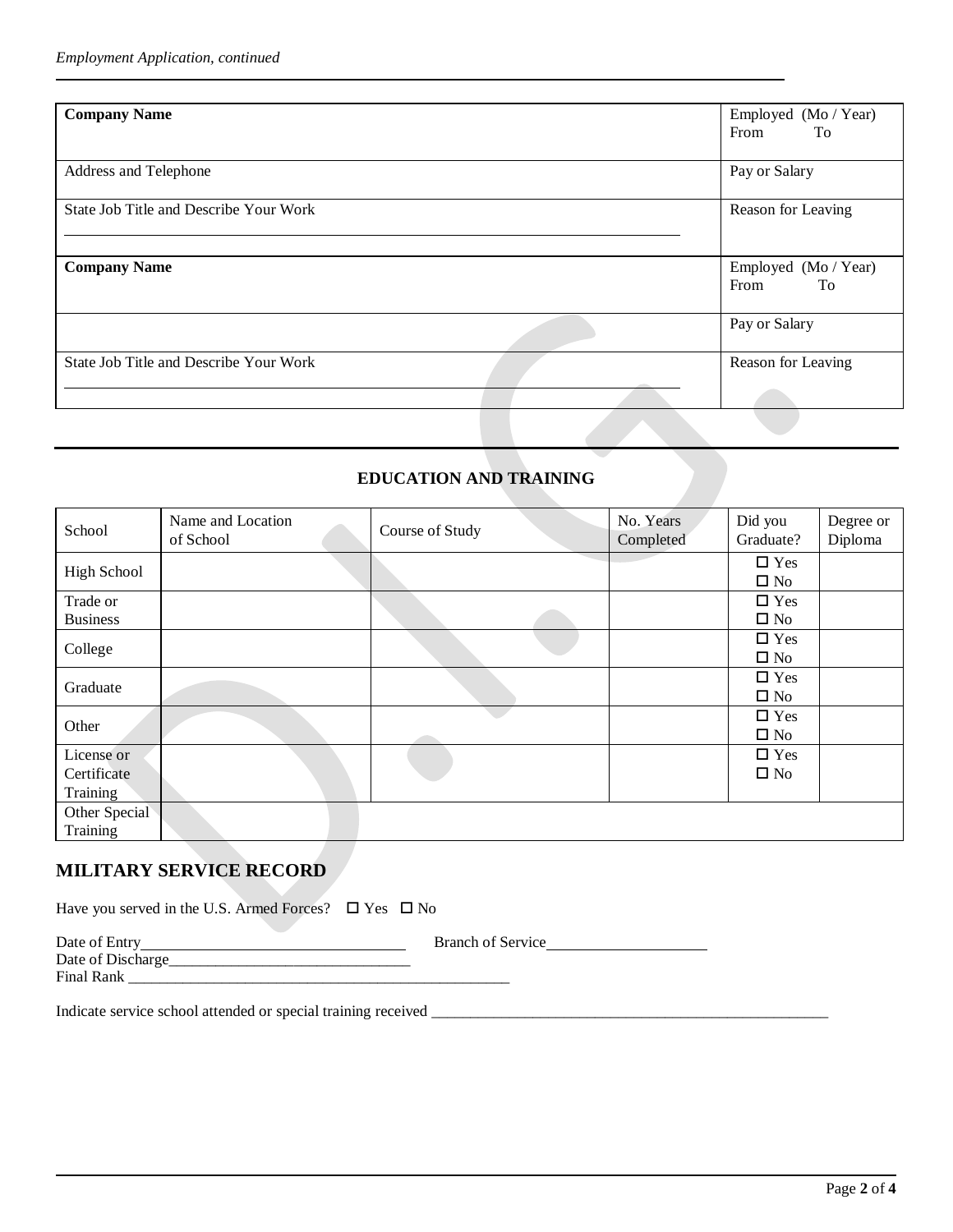## **REFERENCES**

*(Do not list relatives or former employers)*

| Name & Address | Telephone Years Known | Occupation |
|----------------|-----------------------|------------|
|                |                       |            |
|                |                       |            |
|                |                       |            |

### **CERTIFICATE OF APPLICANT**

I understand that an offer of employment is contingent upon satisfactory verification of my references, past employment, education, and is not a guarantee of employment; all hiring decisions are at the discretion of Dynamic Investment Group, Inc. and are kept confidential.

I understand that if employed, my employment will not be for any fixed period of time and may be terminated by the company at any time and for any reason whatsoever, with or without good cause at the option of either the company or myself. Failure to report to inform Dynamic Investment Group, Inc. for work will indicate that I have quit.

I hereby authorize Dynamic Investment Group, Inc. to investigate my background inclusive of criminal and verify this information. I also agree to submit to drug screen upon request or as specified in accordance with Dynamic Investment Group, Inc. substance abuse policy. I also authorize Dynamic Investment Group, Inc. to release the information contained herein and its finding and work history of my employment to other firms, business or persons upon request.

I agree that I will not accept permanent employment from any company where I am sent on a temporary assignment or interview through Dynamic Investment Group, Inc. without first notifying Dynamic Investment Group, Inc.

I HEREBY ATTEST that all statements made in this application are true and correct to the best of my knowledge. I understand and agree that any deception, fraud or my providing false or misleading statements of material facts in this application or examination process may cause the forfeiture of all rights to any employment or immediate termination if discovered after starting employment.

Signature of Applicant